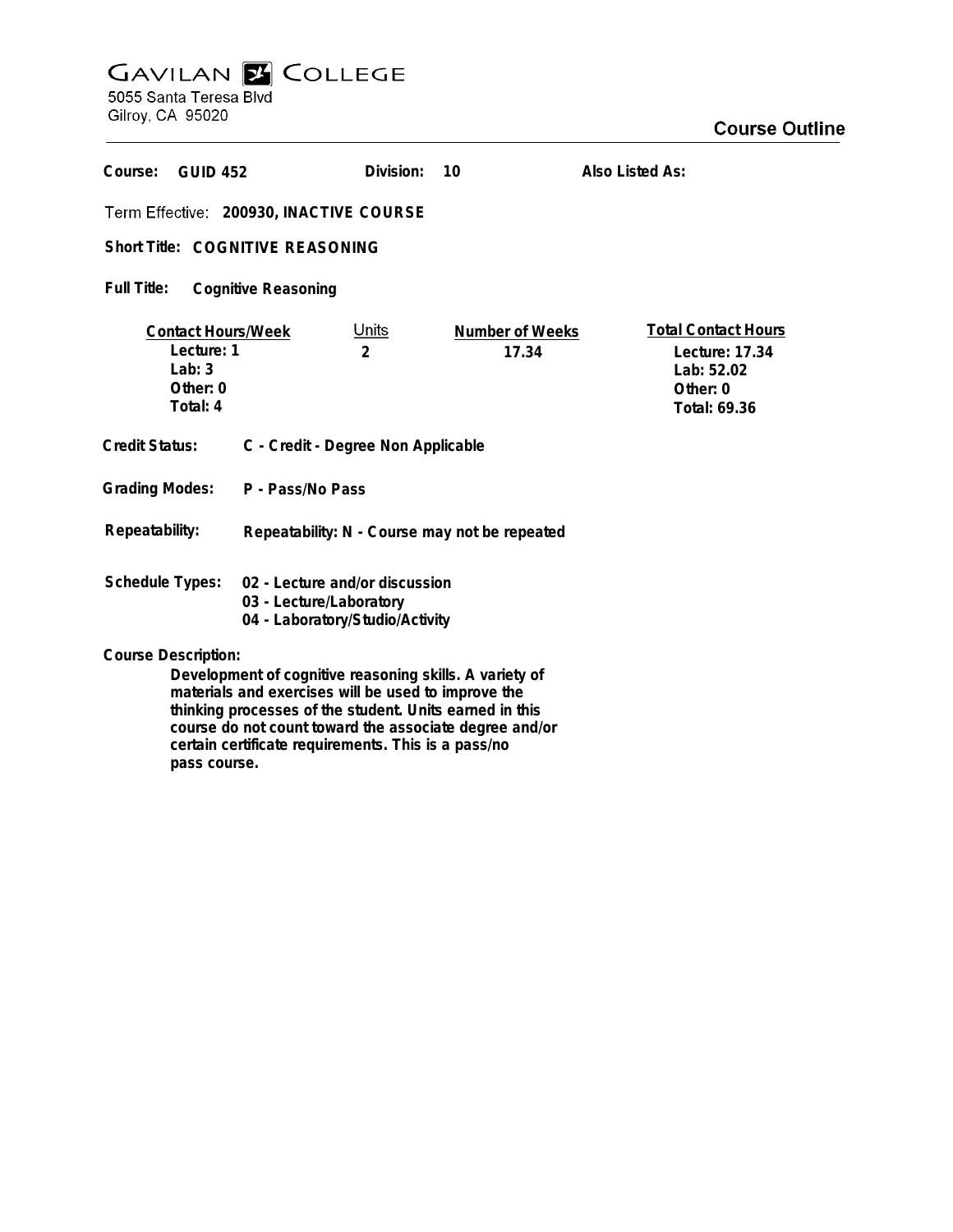**ARTICULATION and CERTIFICATE INFORMATION Associate Degree: CSU GE: IGETC: CSU TRANSFER: Not Transferable UC TRANSFER: Not Transferable**

## **PREREQUISITES:**

## **COREQUISITES:**

## **STUDENT LEARNING OUTCOMES:**

**1. To correct the cognitive functions that are deficient as a result of lack/of mediated learning experiences. 2. To teach the vocabulary, concepts, operations and relationships necessary for the mastery of the tasks of instrumental enrichment and for problem solving generally. 3. To provide motivation through the formation of habits or**

**internal need systems.**

**4. To increase task-intrinsic motivation.**

**5. To encourage reflective thinking and to develop insight into the reasons for success and failure and into the applicability of the principles and strategies acquired in instrumental enrichment to academic, vocational, interpersonal and daily life areas.**

**6. To arouse students from their cognitive passivity by making them aware that they are capable of generating and extrapolating information, and giving them the opportunity to do so.**

**TOPICS AND SCOPE: Inactive Course: 12/08/2008 1 4 Introduction of Instrumental Enrichment Organization of Dots, Unit I 2 4 Organization of Dots, Unit I (cont) Orientation in Space, Unit I 3 4 Organization of Dots, Unit II Orientation in Space, Unit II 4 4 Organization of Dots, Unit II (cont) Orientation in Space, Unit III 5 4 Organization of Dots, Unit III Orientation in Space, Unit IV 6 4 Organization of Dots, Unit IV Comparisons, Unit I 7 4 Organization of Dots, Unit IV (cont) Comparisons, Unit I (cont) 8 4 Analytic Perception, Unit I Comparisons, Unit II 9 4 Analytic Perception, Unit I (cont) Comparisons, Unit II (cont) 10 4 Analytic Perception, Unit II Comparisons, Unit II (cont) 11 4 Analytic Perception, Unit III Comparisons, Unit III**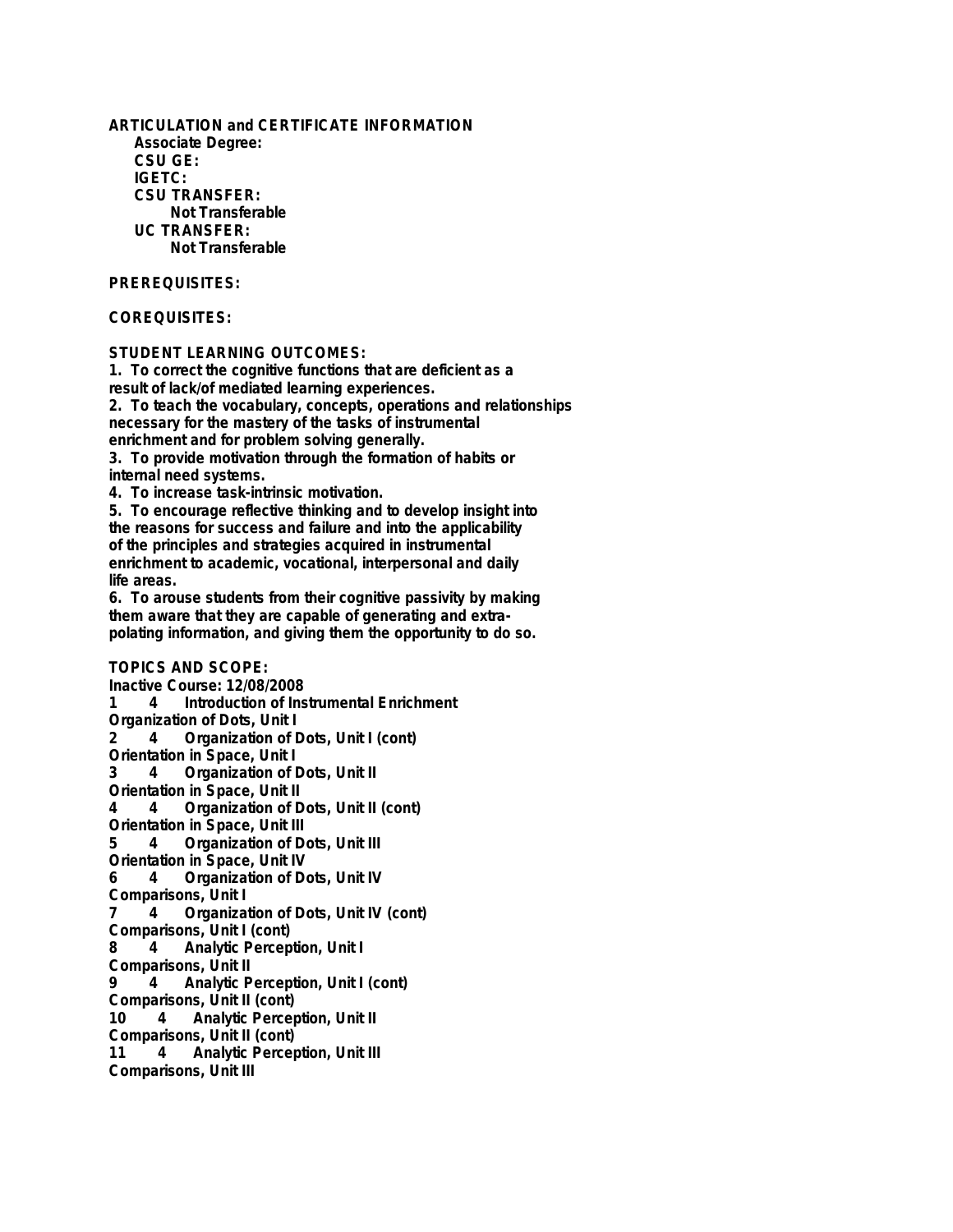**12 4 Analytic Perception, Unit III (cont) Comparisons, Unit V 13 4 Analytic Perception, Unit III (cont) Comparisons, Unit V 14 4 Analytic Perception, Unit IV 15 4 Analytic Perception, Unit V 16 4 Analytic Perception, Unit VI 17 4 Analytic Perception, Unit VII & Unit VIII 18 2 Course Summary and FINAL EXAM ABBREVIATIONS USED: O.D. = Organization of Dots Instrument C = Comparison Instrument O.S. = Orientation in SPACE Instrument A.P. = Analytic Perception Instrument Week 1 - Cover page; O.D., pages 1-4 Week 2 - O.D., pages 131-134; O.S. pages 1-2 Week 3 - O.D., pages 5-7; O.S., pages 3-5 Week 4 - O.D., pages 135-136; O.S., pages 6-9 Week 5 - O.D., pages 8-9; O.S., pages 10-11 and pages 12-16 Week 6 - O.D., pages 10-13; C, pages 1-3 Week 7 - O.D., pages 14-15; C., pages 4-6 Week 8 - A.P., Cover page; C., pages 8-10 Week 9 - A.P., pages 1-2; C., pages 12-14 Week 10 - A.P., pages 3-8; C., page 21 Week 11 - A.P., pages 9-10; C., pages 15-16 Week 12 - A.P., pages 11-12; C., pages 17-18 Week 13 - A.P., pages 13-14; C., pages 19-20 Week 14 - A.P., pages 15-18 Week 15 - A.P., pages 19-24 Week 16 - A.P., pages 25-29 Week 17 - A.P., pages 30-34; A.P., pages 35-38 Week 18 - FINAL EXAM COURSE OBJECTIVES: 1. To impose structure on a field that lacks inherent structure. 2. To be flexible in changing strategies in response to new situations. 3. To decode instructions and translate them into actions. 4. To restrain impulsivity. 5. To introduce the concept of orientation in space, define the terms and discuss their meaning. 6. To introduce a method for search and problem-solving. 7. To teach the use of points of reference. 8. To define the problem. 9. To differentiate between the stable and relative elements in the problem.**

- **10. To clarify the meaning of a word through its context.**
- **11. To teach precision in reading directions.**
- **12. To develop representational thinking.**
- **13. To develop plasticity and flexibility by rapid transition from one perspective to another.**
- **14. To teach summative behavior.**
- **15. To recognize a whole from a part.**
- **16. To gather only the relevant information and communicate it clearly and precisely.**
- **17. To emphasize necessity for precision in labeling.**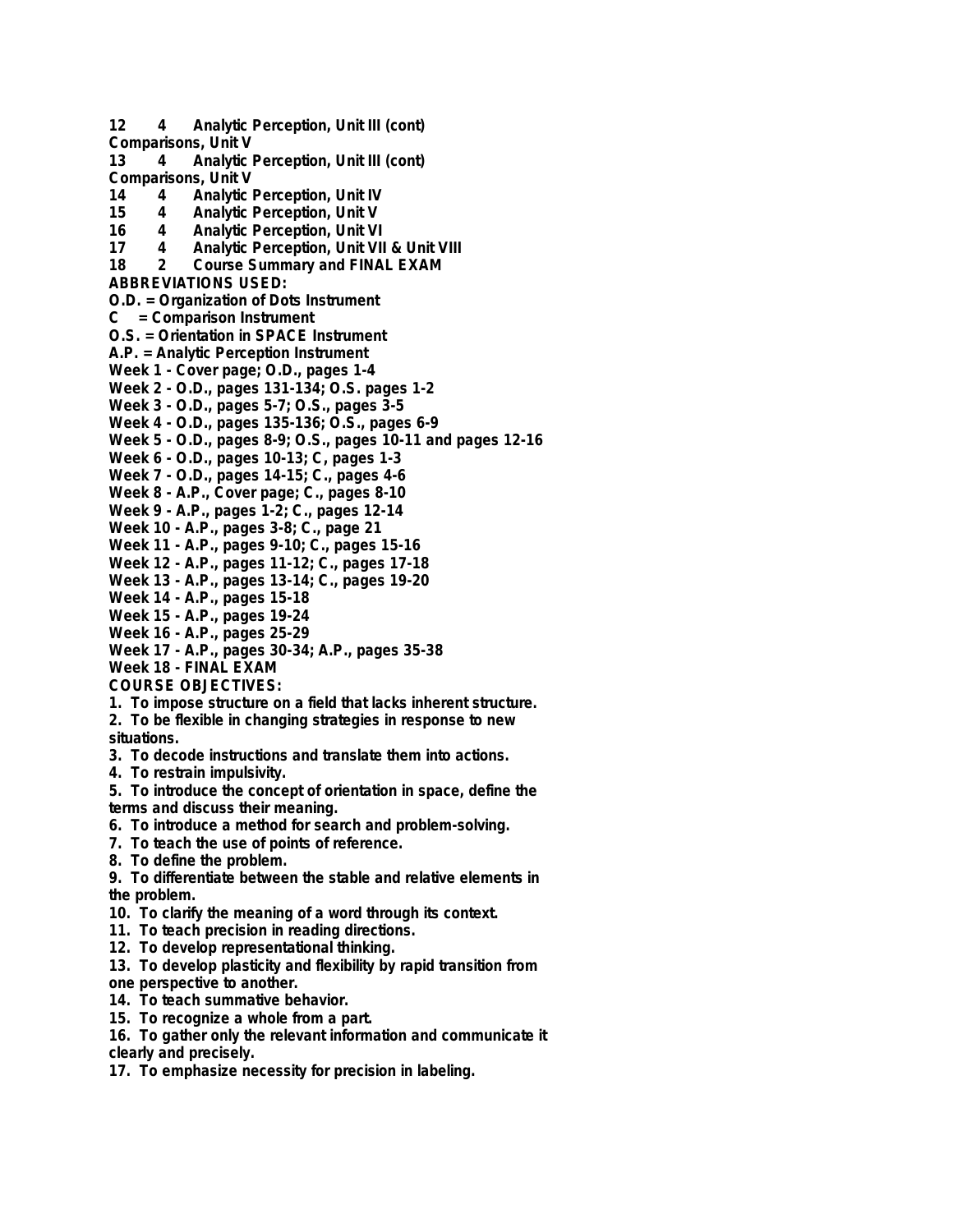**18. To introduce concept of Hierarchies in language (sets and subsets).**

**19. To learn the strategy of comparison.**

**20. To find all possible parameters that can be used in comparing.**

**21. To teach the necessity for simultaneous processing of information.**

**22. To seek the most critical, most characteristic, most relevant**

**dimension as the basis for comparison.**

**23. To understand that the number of parts into which a whole is analyzed may be arbitrary and a function of need.**

**24. To compare objects to each other or to a standard in order to find similarities and/or differences along several parameters simultaneously.**

**25. To teach that an analysis can be both structural and operational.**

**26. To use hypothetical thinking, inference and logical evidence to complete a task successfully.**

**27. To find and delineate simple and complex figures identical to given standards when they are embedded in a complex whole.**

**28. To use either similarities or differences to rank objects according to their proximity to a model.**

**29. To analyze a whole by the identification, categorization and summation of its parts.**

**30. To use induction and deduction to establish classes and class membership.**

**31. To discriminate between wholes and their components.**

**32. To use superordinate concepts to describe differences.**

**33. To be flexible in shifting from strategy to strategy.**

**34. To understand that the synthesis of parts into a given whole is contingent upon a prior analysis of the whole into both**

**its parts and the relationship between the parts.**

**35. To complete a model representationally by joining two complementary parts, each of which is a whole composed of several parts.**

**36. To practice differentiation and integration.**

**37. To unite discrete parts into a new whole.**

**38. To isolate a composite that is embedded in a complex whole.**

- **39. To ignore the distraction of irrelevant information.**
- **40. To construct new wholes from identifiable parts.**

**41. To summarize the course.**

**METHODS OF INSTRUCTION:**

**Lecture/Discussion; socratic dialogue; hands-on activity pages.**

**REPRESENTATIVE TEXTBOOKS:**

**^uInstrumental Enrichment^s, Level I, by Reuben Feuerstein Reading Level: \_\_\_\_\_\_6\_\_\_\_\_grade by Debbie Rodenick**

**SUPPLEMENTAL DATA: Basic Skills: B Classification: D Noncredit Category: Y Cooperative Education: Program Status: 2 Stand-alone Special Class Status: N CAN: CAN Sequence:**